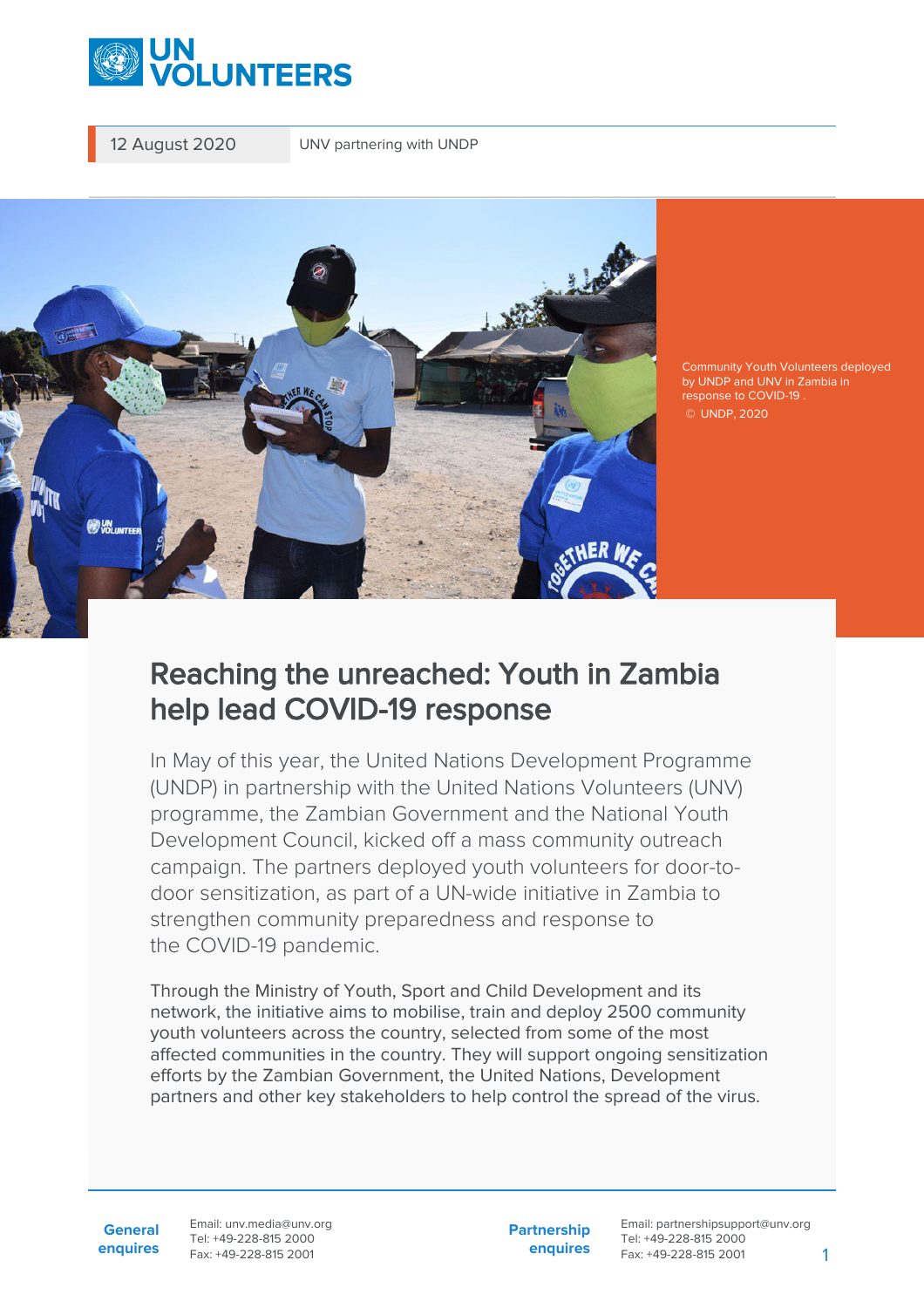

Speaking at the launch of the campaign against COVID-19, the UNDP Resident Representative in Zambia, Lionel Laurens highlighted UNV's comparative advantage in the success of the project.

UNV's comparative advantage is determining the success of this project. By placing the core values of volunteering at the heart of action and response in the midst of an unprecedented crisis threatening lives, young Zambians are given an opportunity to meaningfully contribute and give back to their community. --Mr Lionel Laurens, UNDP Resident Representative

"Local young men and women volunteering have become role models and advocates within their communities, undertaking door-to-door community outreach interventions and strengthening COVID-19 surveillance across Zambia," Mr Lauerns continued. "This targeted approach has helped ensure we are able to break down the communication barriers which are often experienced in such emergency situations."

Today, the door-to-door initiative has reached an estimated 700,000 households with more than 833 community youth volunteers on the frontline debunking myths and spreading life-saving messages in Lusaka and surrounding communities as well as Chirundu in Southern Zambia and Chipata in the Eastern Province.

The volunteers have shared life-saving prevention measures, including upto-date messaging on COVID-19, ranging from educating on precautionary steps to keep families safe from infection, providing information on medical assistance and managing stigma associated with the virus. Many at-risk and vulnerable communities have also been targeted through this initiative, with Mr Emmanuel Mulenga, Zambia's Minister for Youth, Sport and Child Development noting, "The support from UNDP has also targeted vulnerable communities in Lusaka and at-risk districts including border areas and transit points in Zambia."

UNDP Resident Representative Mr Laurens said that without community

**General**

**enquires** Fax: +49-228-815 2001 Email: unv.media@unv.org Tel: +49-228-815 2000

**Partnership enquires**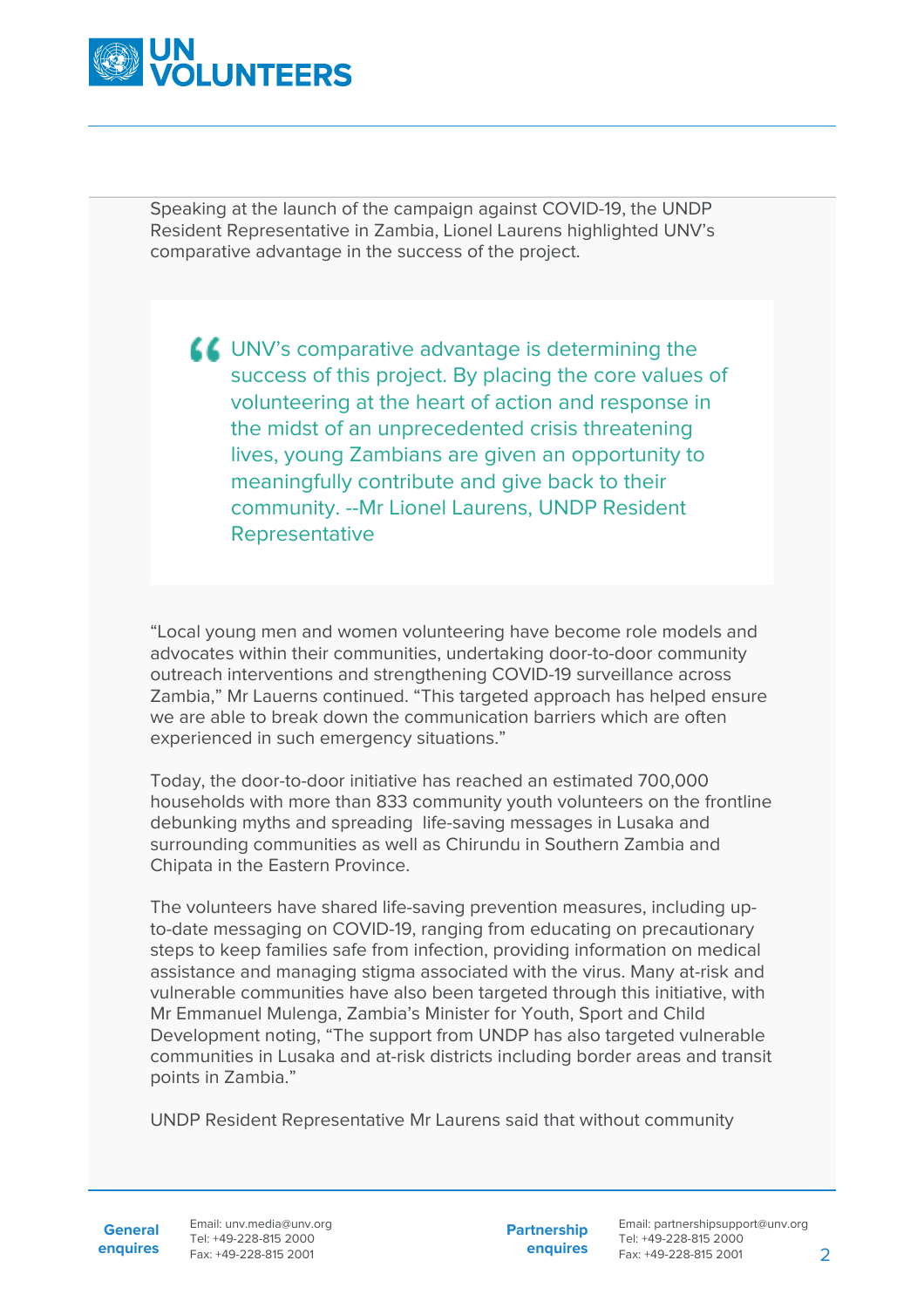

engagement and ownership, it would be difficult to fight and defeat COVID-19. Zambian youth, who constitute over 82 per cent of the population are acting as critical agents of change, whose volunteerism in containing the spread of COVID19 will make the difference in community response efforts.

**COUT rallying cry as the United Nations is to leave no** one behind. We have therefore aligned our response to the Government of the Republic of Zambia COVID-19 Multi-Sectoral, Contingency and Response Plan and the call by the World Health Organization (WHO) to ensure that the prevention and control measures are implemented and adhered to. –Mr Lionel Laurens

The Resident Representative underscored the role of youth as volunteers, activists, innovators and citizens, whose contribution to build a better future can make a difference in the world. He further commended their commitment in assisting vulnerable communities to be better prepared against the virus while promoting the values of volunteering, tolerance and solidarity.

Mr Laurens also reiterated the importance of the engagement with UNV in the campaign. "UNDP Zambia is proud of its partnership with UNV to implement the project, 'Reaching the Unreached Through Community Youth Volunteers for COVID-19'. In collaboration with communities most at-risk of COVID-19 local transmission, youth volunteers are identified and equipped to promote the adoption of preventive measures, basic precautions and safe behaviours."

**CC** Defeating COVID-19 demands a community approach. I had to take action by volunteering to save my friends and family from dying. So far, it has been a wonderful experience going door to door,

**General**

**enquires** Fax: +49-228-815 2001 Email: unv.media@unv.org Tel: +49-228-815 2000

**Partnership enquires**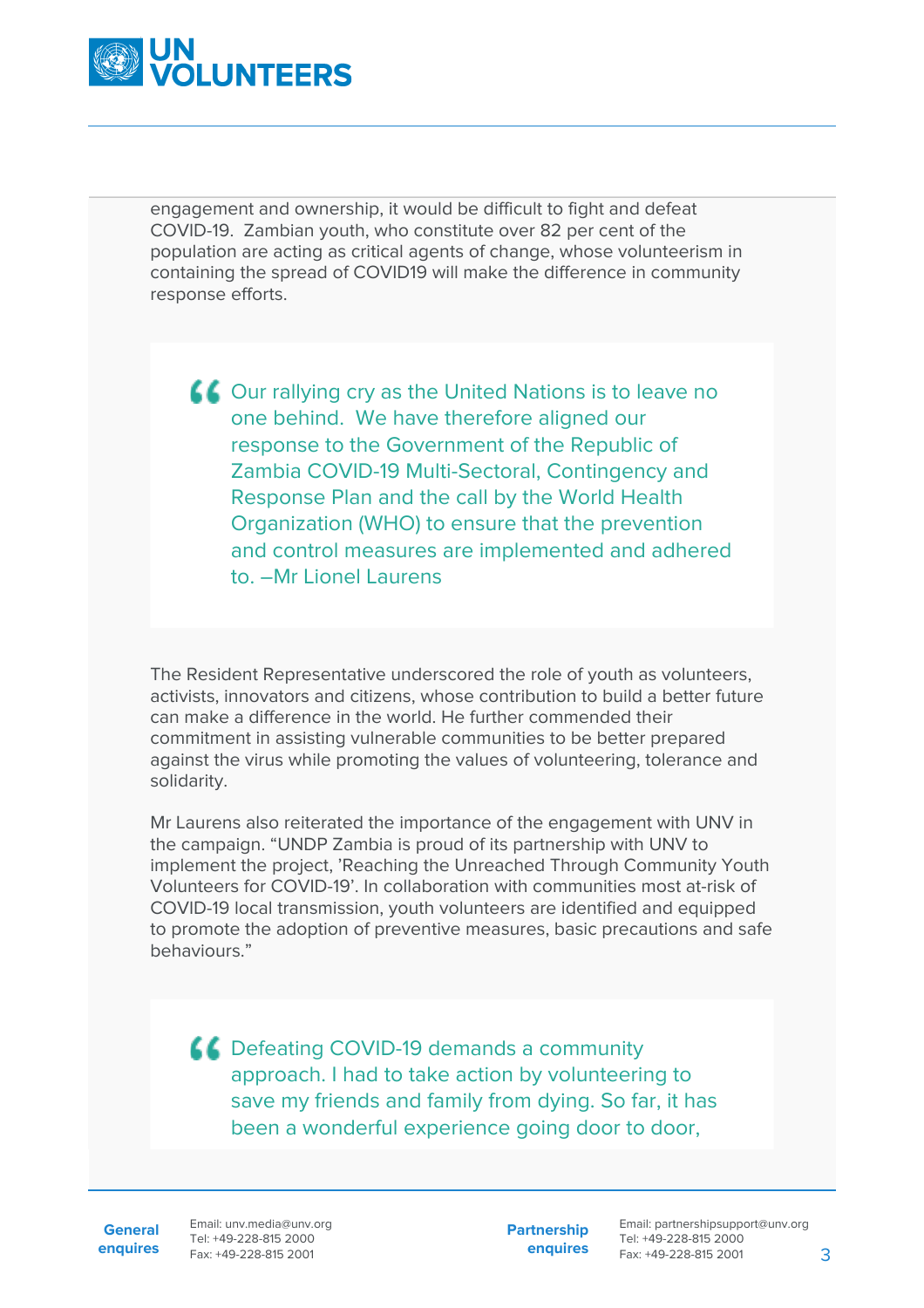

creating awareness in my community on good **thygiene practices and telling people how to stay** safe. I feel accomplished. --Stella Nyendwa, Community Youth Volunteer in Garden community, Lusaka

As part of its initiative to contribute to community outreach efforts, UNDP committed US \$250,000.00 of its core resources to deliver an adapted and effective package of interventions for COVID-19 preparedness and response for vulnerable groups, which include people living with HIV/AIDS, differently abled people, youth, women and victims of gender-based violence.

The project, which aims to ensure no one is left behind in the prevention and control of COVID-19, recognized that Zambia's youth are a high risk and vulnerable group themselves but are possible champions of solutions. The success of the project so far acts as a blue-print on how youth can be catalysts of solutions against COVID-19 if effectively engaged.

"Thanks to UNV's demonstrated worldwide experience in promoting volunteerism and strengthening capacity of volunteers, young Zambians enrolled in the project were given an opportunity to enrich their own life in so many ways," Mr Laurens said.

LL Volunteering offers new life experiences and insights into social and developmental issues, as well as the inner workings of non-governmental and community organizations. Volunteering has also helped boost the self-confidence of many young people, getting them out of their comfort zone and dealing with realworld problems such as COVID-19. --Mr Lionel Laurens

**General**

**enquires** Tel: +49-228-815 2000 Fax: +49-228-815 2001 Email: unv.media@unv.org<br>Tel: +49-228-815 2000

**Partnership enquires**